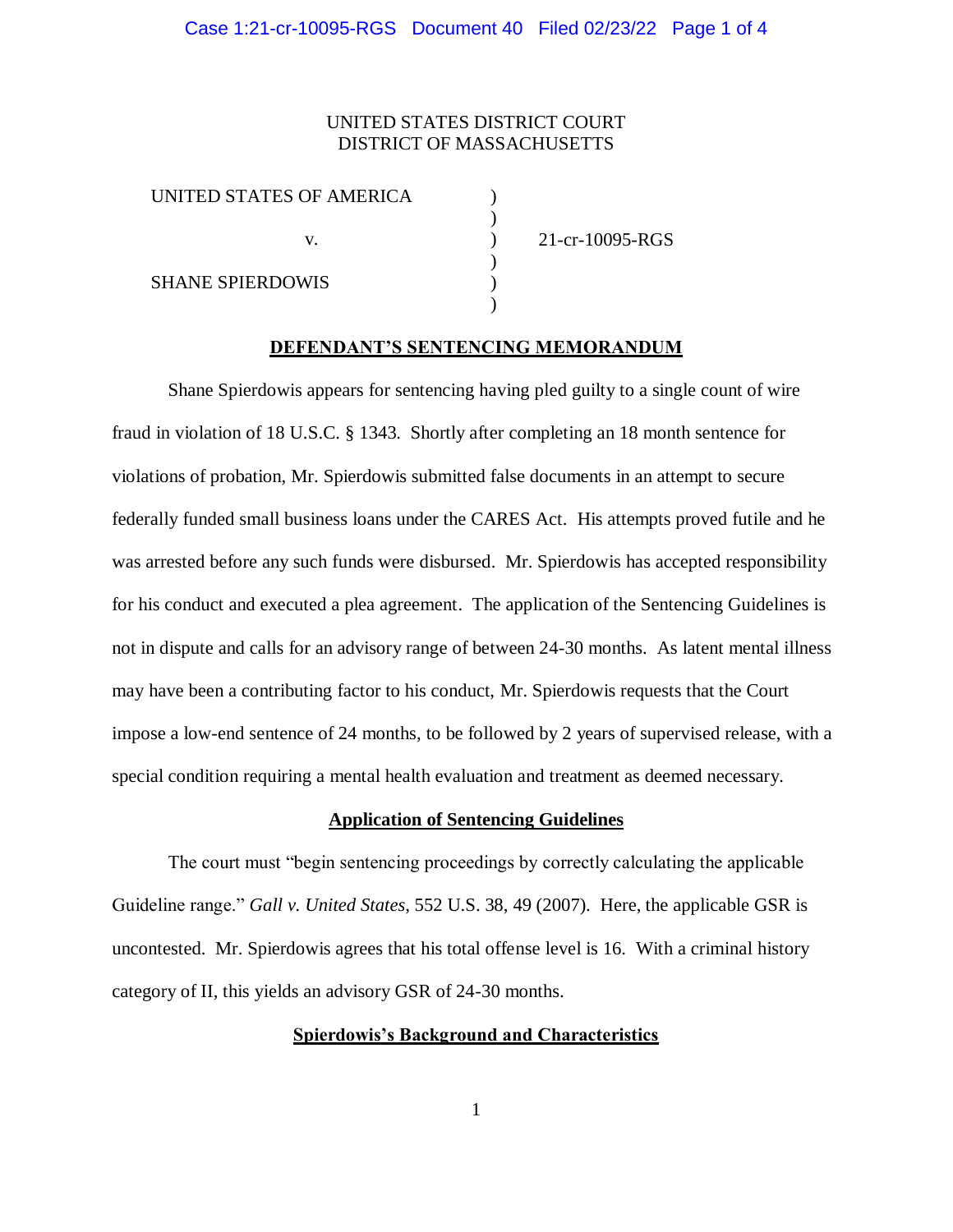### Case 1:21-cr-10095-RGS Document 40 Filed 02/23/22 Page 2 of 4

Shane Spierdowis background is somewhat enigmatic. He is 32 years old and has roots in Massachusetts, North Carolina, and Florida. Although he left school without a high school diploma, he is bright and entrepreneurial. He obtained a GED without any preparation and has substantial work experience in the securities industry. Reportedly, he has scored highly when administered intelligence testing. His criminal history consists solely of a 2018 securities fraud conviction in the Southern District of Florida. Upon resolving that case, he was placed on probation. As the government rightly points out, his performance on supervision was abysmal. In short order, his probation was revoked and he received an 18 month prison sentence.

Upon his release from that sentence, Mr. Spierdowis moved to Massachusetts to live with his father. His father, a retired Marine and reservist with the U.S. Air Force, counseled him to obtain employment and get started rebuilding his life. Instead, Mr. Spierdowis holed up in his bedroom and devoted his energies to attempting to defraud the PPP program. His actions are perplexing. Why would a first time offender who received the benefit of probation so quickly squander that opportunity? And why would he so quickly recidivate thereafter?

The governments characterizes this as "profound disrespect for the law," deserving of substantial punishment. *Govt. Sentencing Memo* at 3. But there are indications that there may be more to the story. Mr. Spierdowis's father has long felt that his son suffers from some form of autism, noting his "above average IQ, issues with authority, socially keeping to himself, and adhering to a rigid routine." PSR ¶ 64. According to the elder Mr. Spierdowis, as a child his son was referred to a number of psychiatric clinicians, where it was noted that he had difficulty in social interaction. PSR  $\P$  68.

2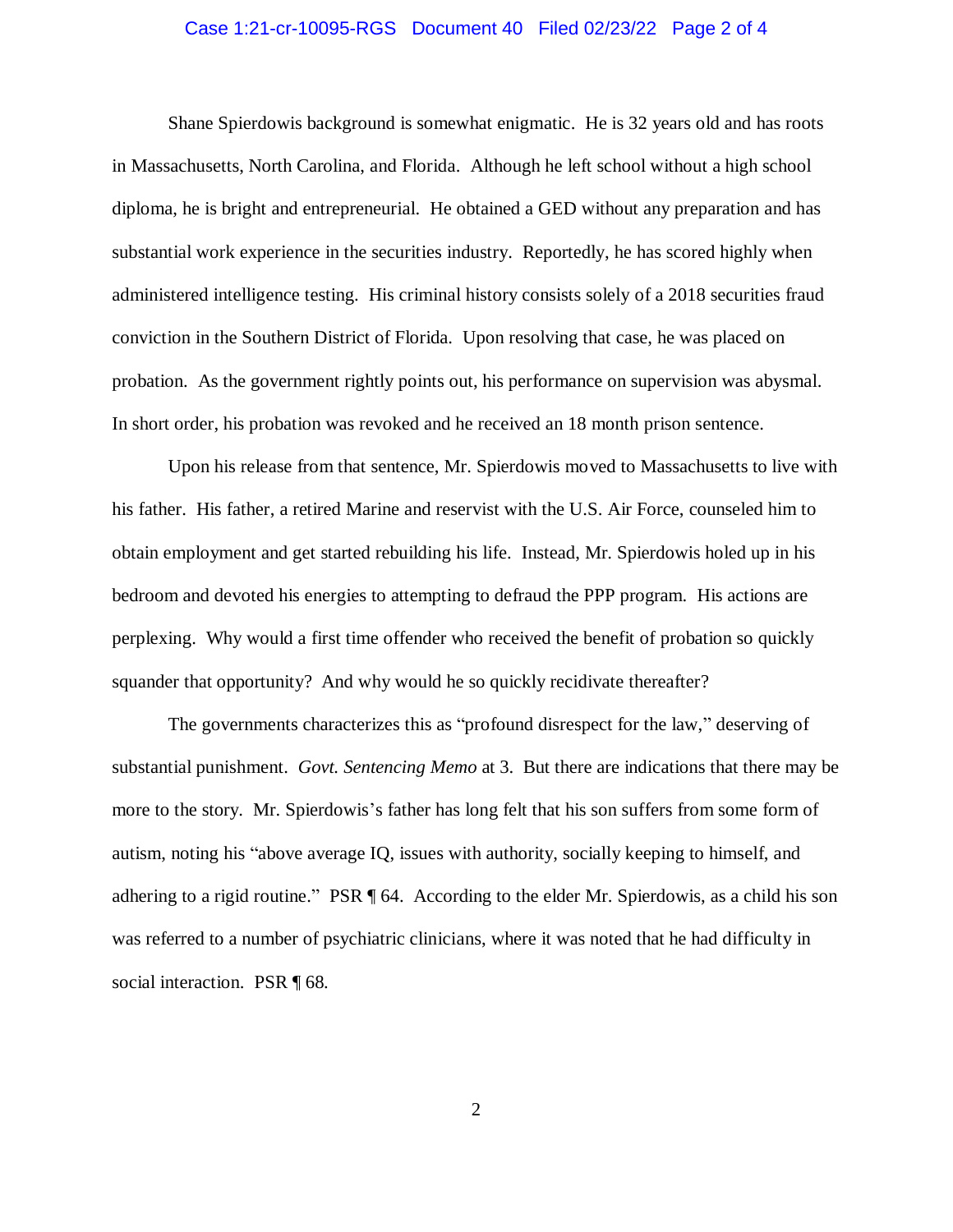### Case 1:21-cr-10095-RGS Document 40 Filed 02/23/22 Page 3 of 4

In 2007, at the age of 16, Mr. Spierdowis was hospitalized in North Carolina after he was noted to have an altered mental state and aphasia (an inability to speak). PSR ¶ 69. While it was thought that the impairment may have arisen after smoking marijuana laced with another intoxicant, it was not a minor episode. The hospital where Mr. Spierdowis was treated petitioned for his involuntary commitment to an adjacent state psychiatric hospital, where he remained for several weeks. Undersigned counsel attempted to obtain records from this psychiatric hospitalization but was unable to do so, as the state psychiatric facility is now closed.

Mr. Spierdowis did not consider himself to be in need of mental health care as an adult. When placed on probation, his conditions of supervision did not involve any sort of mental health evaluation or treatment. Nor was any such treatment available to him at the detention center in Miami where he served his revocation sentence. Recently, upon reflection on the course of actions which have again brought him before the court, Mr. Spierdowis has agreed that it is in his best interest to pursue mental health treatment. He voluntarily sought out psychiatric services at the Plymouth Jail and has been prescribed medication, which he has found to be beneficial in regulating his mental state.

#### **Argument**

The government seeks a sentence of 27 months, arguing that Mr. Spierdowis is not deserving of a "break" given his actions. The defense agrees that there is no basis for a "break" and is not seeking a variance from the guidelines sentencing range. However, owing to the role that latent, untreated mental illness may have played in Mr. Spierdowis's actions, the defense submits that a sentence at the low end of the advisory range is "sufficient, but not greater than necessary" to accomplish the goals of sentencing under 18 U.S.C. § 3553(a). The sentencing